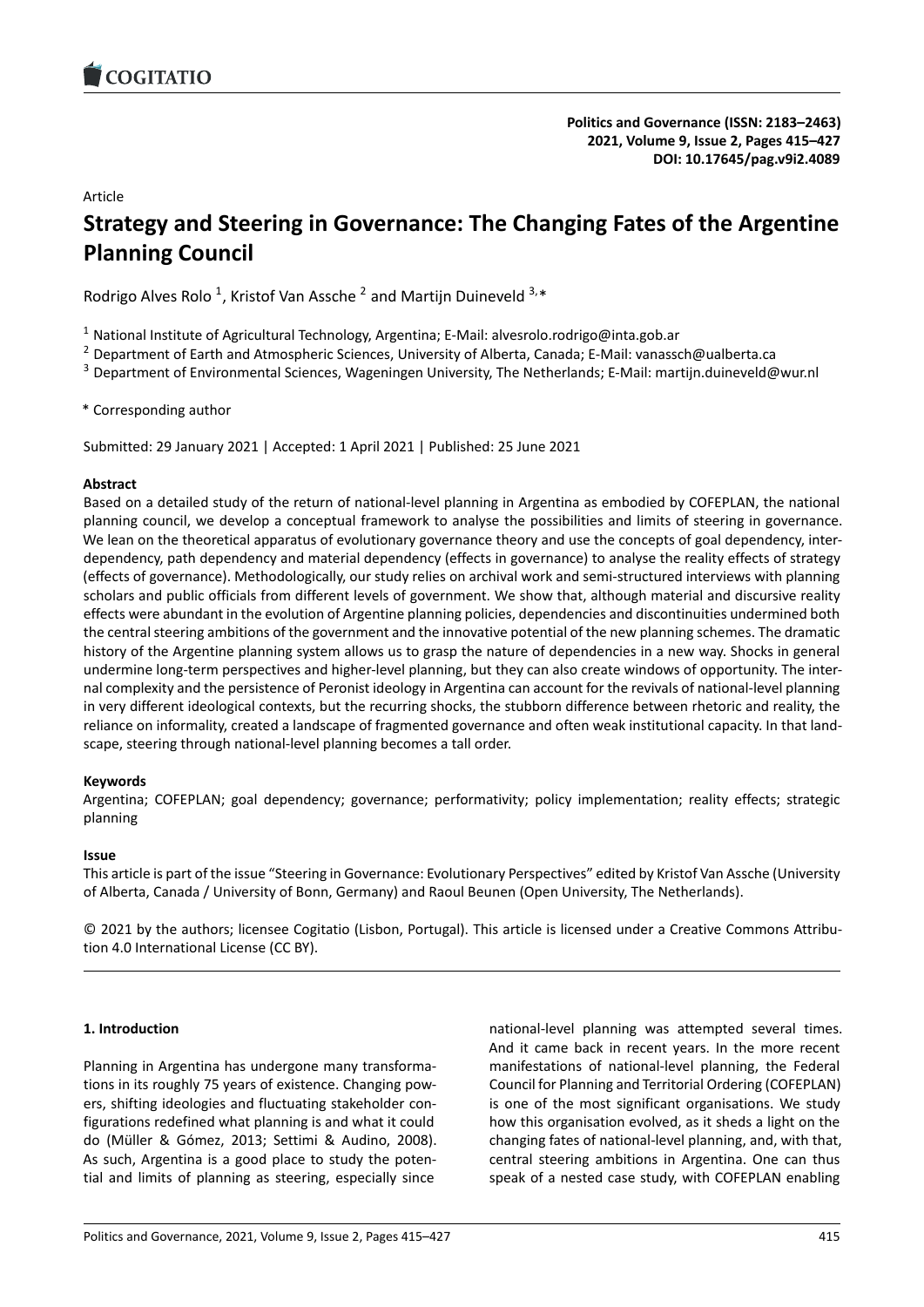us to grasp the difficulties of (re)introducing national [planning, and natio](https://www.cogitatiopress.com)nal planning shedding a light on planning‐as‐steering.

Theoretically, our work is framed by evolutionary gov‐ ernance theory (EGT; Beunen et al., 2015; Van Assche et al., 2014). EGT offers a unique perspective on the non-linearity of transformation in governance by giving central place to processes of co‐evolution and the dependencies which develop. It offers a distinct pic‐ ture of continuity and discontinuity in governance and, at the same time, an explanation of limits and possi‐ bilities for steering. We combine the EGT‐derived con‐ cepts with a version of strategy thinking which owes to the strategy‐as‐practice perspective (Jarzabkowski, 2005; Whittington, 1996) and critical management stud‐ ies (Adler et al., 2007; Alvesson & Willmott, 2011). As steering in governance can be understood as strate‐ gic in nature, strategy thinking enters the picture quite naturally.

Methodologically, our study relies on archival records regarding the evolution of COFEPLAN and, more broadly, the history of national‐level planning in Argentina. Consultancy reports, minutes of Council meetings, national plans for economic development, and other documents complemented these sources. We also con‐ ducted 23 semi‐structured interviews with national and international planning scholars and public officials from different levels of government.

The next section introduces key concepts from EGT which will feature in the case analysis, as well as our strategy concept and its sources. We then present a brief historical account of national‐level planning policies in Argentina. After which we position COFEPLAN in the Argentine system of planning and governance. A retro‐ spective gaze at the making of COFEPLAN becomes a van‐ tage point from which to rethink recurrent steering ambi‐ tions within a shifting governance environment. We ana‐ lyse the functioning of COFEPLAN in a governance envi‐ ronment scarred by a series of economic and political shocks, yet also by remarkable continuities. Finally, we consider implications for the broader topic of (central) steering in governance.

### **2. Theoretical Framing**

#### *2.1. Evolutionary Governance Theory*

EGT understands governance as radically evolutionary. That is, all constituent elements of governance config‐ urations transform each other over time in a process of co-evolution. This means that a governance path is never entirely predictable, while each step in its evolu‐ tion is constrained by the previous state of the system. Path dependency is thus a central concept, one that is not new. It has been analysed in institutional economics (David, 1994; Dopfer, 1991; North, 1990, 2005), political science (Greener, 2005; Pierson, 2000), economic geography (Boschma & Martin, 2007; Martin & Sunley, 2006),

public policy (Liebowitz & Margolis, 1995; Torfing, 2009) and other disciplines. What gives EGT its distinct theoret‐ ical flavour is that present and future similarly affect the reproduction and thus evolution of a governance system.

For the present, this is understood through the idea of interdependencies, between actors, between institu‐ tions (policies, plans, laws), between actors and insti‐ tutions. And it is understood as an effect of power‐ knowledge configurations. Understandings of reality embedded in the governance configuration, either through identification (in the case of actors), or through codification (ideas coded into the rule system of institu‐ tions) shape and constrain the continuing game of inter‐ actions within governance. This idea of interdependence affecting the evolution of governance stems from systems theory (Luhmann, 1995; Teubner, 1993, 2011) and institutional economics (Greif, 2006; Seabright, 2010).

To grasp the influence of the future, EGT coined the concept of goal dependencies. Goal dependencies are the effects of images, narratives or visions of the future on the reproduction of governance in the present (cf. Beckert, 2016). The images of the future produced in the system affect the current functioning of the system. This can be towards 'implementation,' but also in very dif‐ ferent and indirect manners. Such insight is compatible with both systems theory (e.g., Luhmann, 1990, 2008) and post-structuralism, especially in the Foucauldian tradition. Both utopia and heterotopia, and every dream in between, can affect the thought and action of actors, the use and interpretation of institutions and the production of new ones (Foucault & Miskowiec, 1986).

A fourth dependency which has been recognized more recently (Birchall, 2020; Schlüter et al., 2020), partly under influence of recent developments in geography, is that of material dependencies. The most recent version of transition studies (e.g., Fuenfschilling & Truffer, 2016; Hoffman, 2013) similarly came to recognize the importance of materiality for the shaping of transition pathways. Material dependencies are the effect of mate‐ rial objects and environments on the functioning of governance. These effects can be recognized and acted upon in governance, but not necessarily so—as routinely rec‐ ognized in the environmental policy and climate change literatures (Beunen & Lata, 2021).

Of particular importance, to grasp the unicity and explanatory power of EGT, is the idea that governance evolution never stops, whatever key decisions are taken or whatever momentous event takes place. Because of its radically co-evolutionary character, EGT sees-here in parallel with actor-network theory (Latour, 2005)potential transformations (and conservatisms) coming from many directions. So, an idea can shape an actor who clashes with other actors over the creation of a new institution but comes to understand that a rein‐ terpretation of an existing institution, a new narrative publicly framing this reinterpretation can create a dis‐ course coalition (cf. Hajer, 1993). And she comes to understand that this coalition can further the initial goal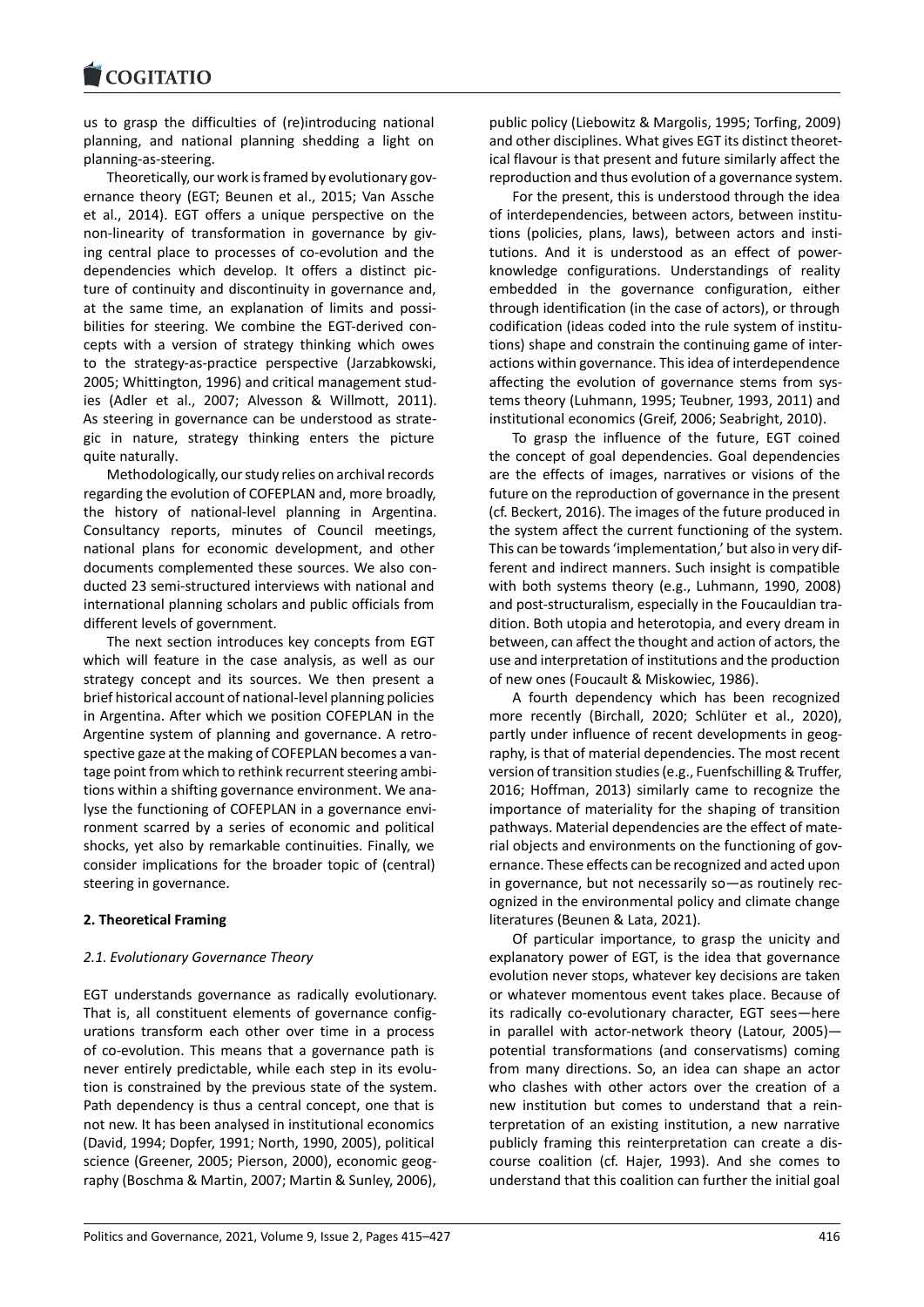by transforming it into a more public goal. The configura‐ [tion of co‐evolving ac](https://www.cogitatiopress.com)tors and institutions, of power and knowledge, keeps itself in motion through this diversity in pathways and connections. EGT, which was developed not in opposition to classic public policy literature on con‐ tinuity and change in governance (e.g., Streeck & Thelen, 2005) but emerged from a distinct set of sources (institu‐ tional economics, post‐structuralism, social systems the‐ ory), thus comes to a distinct understanding of continuity and change.

Certainly, future work can explore a partial integra‐ tion, especially as some of the sources of EGT have also found an audience within public policy (especially insti‐ tutionalism, and, to a lesser degree, post‐structuralism) and as some of the key authors in mainstream public pol‐ icy come to similar insights on certain points—especially on path dependencies (Schreyögg & Sydow, 2009) and, to a lesser extent, on power (Flyvbjerg, 1998; Richardson, 1996; Seabrooke & Wigan, 2016). We wholeheartedly embrace such aspirations, but for our present purposes, it suffices to point out that EGT offers a distinct and cohe‐ sive perspective on change in governance, and on deliberate and strategic attempts at transforming governance. EGT speaks of rigidity and flexibility in governance evolu‐ tion, with dependencies helping to explain rigidity, and flexibility coming from deliberate path creation but also from the interplay between the dependencies. In keep‐ ing with systems theory and complexity theory (Byrne, 1998; Thrift, 1999), the pattern of feedback loops which can emerge from such interplay creates its own unantic‐ ipated effects, and these can be exploited by actors to shift the path of governance.

# *2.2. Strategy, Goal Dependencies and Reality Effects*

Goal dependencies become especially relevant when shared visions for the future are articulated discursively and become explicitly or implicitly encoded in policies, plans, project or laws. Such encoding more likely affects the power/knowledge nexus and the actor/institutions configuration (Djanibekov et al., 2018; Van Assche et al., 2014). Furthering goals cannot fully avert nor abruptly suspend the 'stickiness' created by path dependencies and the interdependent web of actors and institutions in the governance regime.

Goal dependencies become central to the under‐ standing of a particular governance path when strategies emerged in that path, aiming for societal steering. This insight requires us to introduce two more concepts into our conceptual frame: strategy itself, and secondly, real‐ ity effects. Strategy has been studied primarily within the confines of private organisations, within management studies. There is a tradition of strategic (long‐term) spa‐ tial planning (e.g., Albrechts, 2004), and an emerging tra‐ dition of strategic management in public organisations (e.g., George, 2020). Both provide valuable insights in governance for the long term and in the necessity for public actors to think strategically. Yet, few have considered the possibilities and limits of strategy at community level, strategy in and through governance, and thereby taken on board recent insights in both strategy and governance.

We argue that the ideas on strategy espoused in the so-called strategy-as-practice literature (Jarzabkowski et al., 2007; Johnson et al., 2007), and the strategy lit‐ erature inspired by social systems theory can be utterly useful here. For the strategy‐as‐practice thinkers, and for Mintzberg (1978, 1987), one of their key sources of inspi‐ ration, strategies emerge as a result of ongoing bricolage of intention and unanticipated effects. For the systems‐ inspired thinkers (some of them also versed in strategy‐ as‐practice theory, as e.g., Seidl, 2007) strategies are constantly reinterpreted, as organisations evolve, as sit‐ uations can be reinterpreted as success or failure, and results can be reinterpreted as resulting from strategy or not. Furthermore, and this also resonates with the critical management literature (Grey & Willmott, 2005), strategy concepts are also evolving, with new strategy concepts continuously emerging and affecting the func‐ tioning of organisations and administrations (Fairhurst & Putnam, 2004).

Strategy at community level has to pass through gov‐ ernance. If we adopt the EGT understanding of gover‐ nance, it transpires quickly that a functioning strategy has to be both an institution linking other institutions and a narrative on the future (cf. Wittmayer et al., 2019). The production and effects of strategy are shaped by the pattern of flexibility and rigidity as diagnosed by EGT. Rather than speaking of implementation vs. non imple‐ mentation, we can speak then of *goal dependencies trig‐ gered by strategies* (see before). While the goal depen‐ dencies concept focuses on the system of governance itself (effects of futures on current governance), the con‐ cept of 'reality effects,' draws our attention to the effect outside the sphere of governance, e.g., in the environ‐ ment, the community for which the strategy is destined. Reality effects are those effects of the strategy which alter discursive realities or materiality, insofar as noticed. Here, 'noticed' means taken up in discourse. Material effects, on the one hand, refer to changes in the phys‐ ical environment that "matter in governance as reality effects only after they are observed and interpreted, and hence only if their meaning is constructed in social systems" (Van Assche et al., 2020, p. 700). Discursive effects, on the other hand, refer to "hanging ways of understand‐ ing stemming from the strategy" (Van Assche et al., 2020, p. 700). Policies, plans and projects can create reality effects and trigger goal dependencies, yet only on rare occasions they bring the envisioned reality into being exactly as it had been imagined.

In the next sections, we deploy this conceptual frame to analyse the evolution of COFEPLAN in the context of an Argentine governance system marked by both shocks and strong continuities (see Alves Rolo, 2021). The exis‐ tence of COFEPLAN itself is taken as a sign of re‐emerging steering ambitions.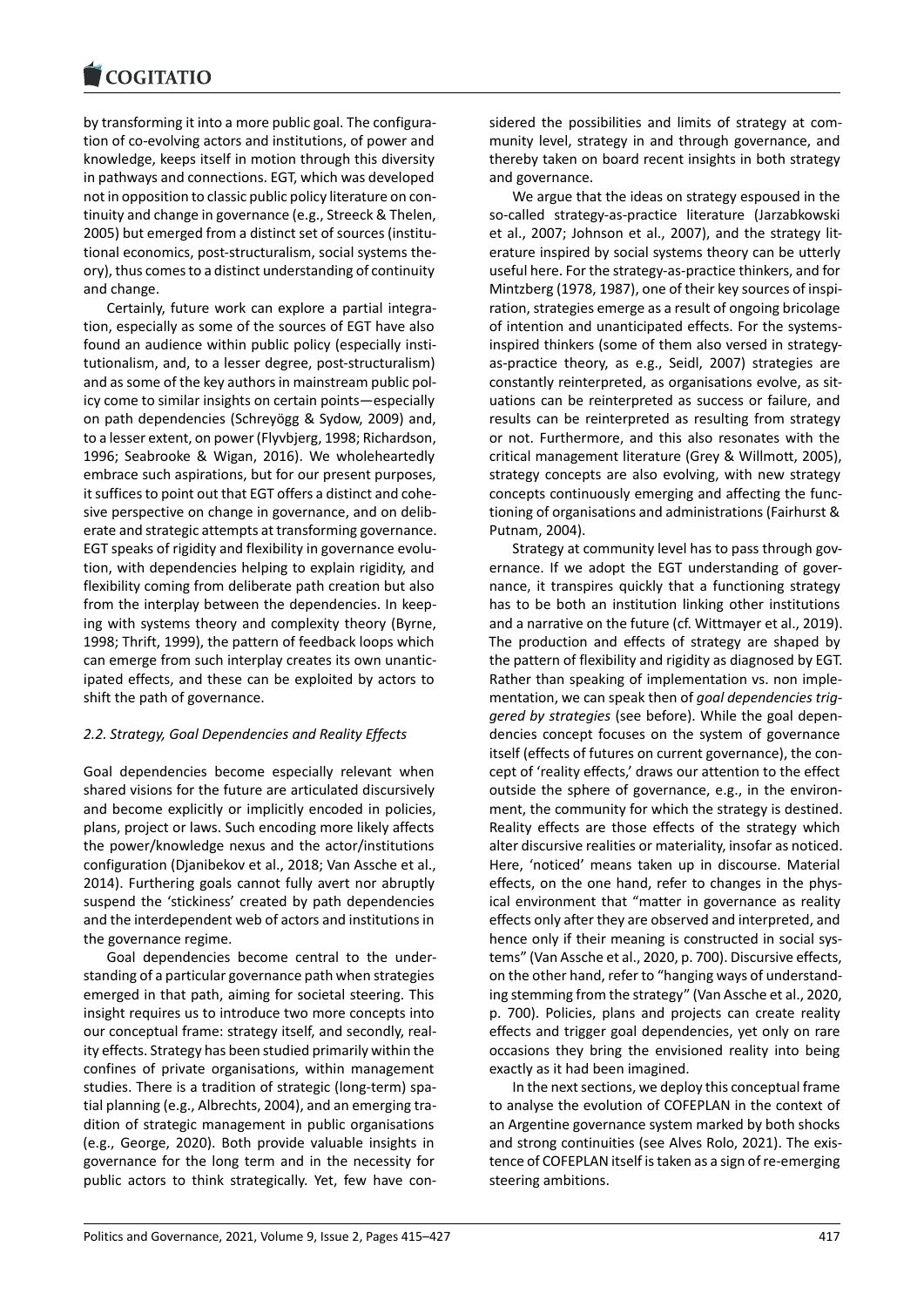### **3. Planning in the Governance of Argentina**

# *[3.1. A Brief Review of](https://www.cogitatiopress.com) Argentine Planning*

In order to understand the role of planning in the gover‐ nance system of Argentina, we need to mention first the history of dramatic shocks in the 20th century. Economic crises, military coups and changes in ideologies made the development of a stable planning system virtually impossible. The maintenance of long‐term perspectives as such was hard at times. Nevertheless, Argentina did embrace rather ambitious planning schemes, and something of a national planning tradition developed. We refer to Figure 1 for an overview of these discontinuities in governance, with implications for discontinuities in planning.

National‐level planning in Argentina can be traced back to the beginning of the 20th Century (Elena, 2005). Larger cities were the primary target of planning inter‐ ventions, as they were expected to drive economic development. The choice can be explained by the rapid urbanization of Argentina, as well as the sheer size of the country (Cerrutti & Bertoncello, 2006). Guided urban redevelopment and expansion were strategies for addressing social problems, by providing housing for the poor (Crot, 2006), and giving them a fresh start in a new environment. Most of the funding, however, went to infrastructure. Infrastructure investment aimed at spurring economic development in the main urban nodes and was intended to visibly legitimize the narra‐ tive of national development (Ciccolella, 2006). Despite the initial rhetoric of more comprehensive planning, over time planning became seen as infrastructure develop‐ ment, and planners and non‐state actors (e.g., archi‐ tects, urbanists, engineers) learned that plans were more likely to have an impact if presented as 'public works' (Rigotti, 2014).

After the Second World War, the central government became more ambitious. National‐level planning was still seen as promoting economic development through infrastructure projects, but those projects were now spread throughout the country. Meanwhile, resource extraction and urban development in more remote areas were encouraged (Gómez & Lesta, 2008). The National Planning Council, created in 1951 as part of the Peronist state apparatus, was responsible for the elaboration of the Second Five‐Year Plan (1952–1955) that would define the orientation of Perón's second term (Official Bulletin of the Argentine Republic, 1951). However, the Council was dissolved after the coup of 1955 (Under‐ secretariat of Territorial Planning of Public Investment, 2015). Emerging state‐backed monopolies (builders, developers) and networks (landowners, industrialists) were not backing the planning council, while the political opposition and key stakeholders were absent and recur‐ ring economic crises reduced the scope of state planning.

By the 1960s, the negative effects of rapid urbanisa‐ tion were becoming clear and the push towards devel‐ opment across the regions was intensified. In this con‐ text, a renewed emphasis on planning was endorsed by the Alliance for Progress, a development aid organiza‐ tion promoted by the Kennedy administration in 1961. The agreement provided funding to encourage spatial planning and proposed a set of economic, political and social measures. Redistribution of wealth and improving the living standards of the working classes were the main goals. This impulse resulted in the creation of the National Development Council (CONADE) and the National Planning System in 1961.

CONADE was theoretically informed by ECLAC, a regional commission of the UN that accompanied the reforms proposed by the Alliance for Progress and focused on development of peripheral regions. CONADE intervened in a multiplicity of policy domains: agriculture, industry, transport, housing, health, energy, etc. One of the main CONADE initiatives was the National Development Plan (1965–1969), during the administra‐ tion of President Arturo Illia (1963–1966). Its implemen‐ tation, however, was interrupted by the military coup by General Juan Carlos Onganía (1966), who did not dissolve CONADE but reoriented its work towards secu‐ rity policies.

In 1970 the toppling of Onganía by General Roberto Levingston (1970–1971) spurred the implementation of a National Development Plan in an attempt to improve the dynamism of the internal market. Against the back‐ ground of a messy urbanisation process driven by mas‐ sive rural-urban migration, the plan proposed the creation of development poles. The state would support relocation of industries to peripheral regions. Although the plan as a whole did not succeed, development poles did appear, particularly in Patagonia (Álvarez, 2016).

Perón's return as President in 1973 gave a new impulse to planning through the Triennial Plan for Reconstruction and National Liberation (1974–1977). This plan sought to mobilize economic policy towards social justice, 'rebuilding' the state, economic indepen‐ dence and Latin American integration. It came with a political strategy for implementation that included agree‐ ments with various political parties, unions, governors, and others. Public forums hosted by unions, were organized in factories and at universities to discuss the plan. However, the economic situation after the international oil crisis (1973) and clashes between the right and left wings of the Peronist movement after Perón's death in 1974, among other factors, made this agreement unten‐ able. In this convoluted political and economic situation, on March 24, 1976 Argentina suffered its sixth coup.

The crisis of the welfare state and the incipient rise of neo‐liberalism as a new order in the mid‐1970s were accompanied by a process of de‐legitimization of the steering state. The concept of a small, efficient, and enabling state gained traction (Marengo, 2008). This resulted in a profound reform of the political and insti‐ tutional structure of the country. Historically national competences were decentralized. The new development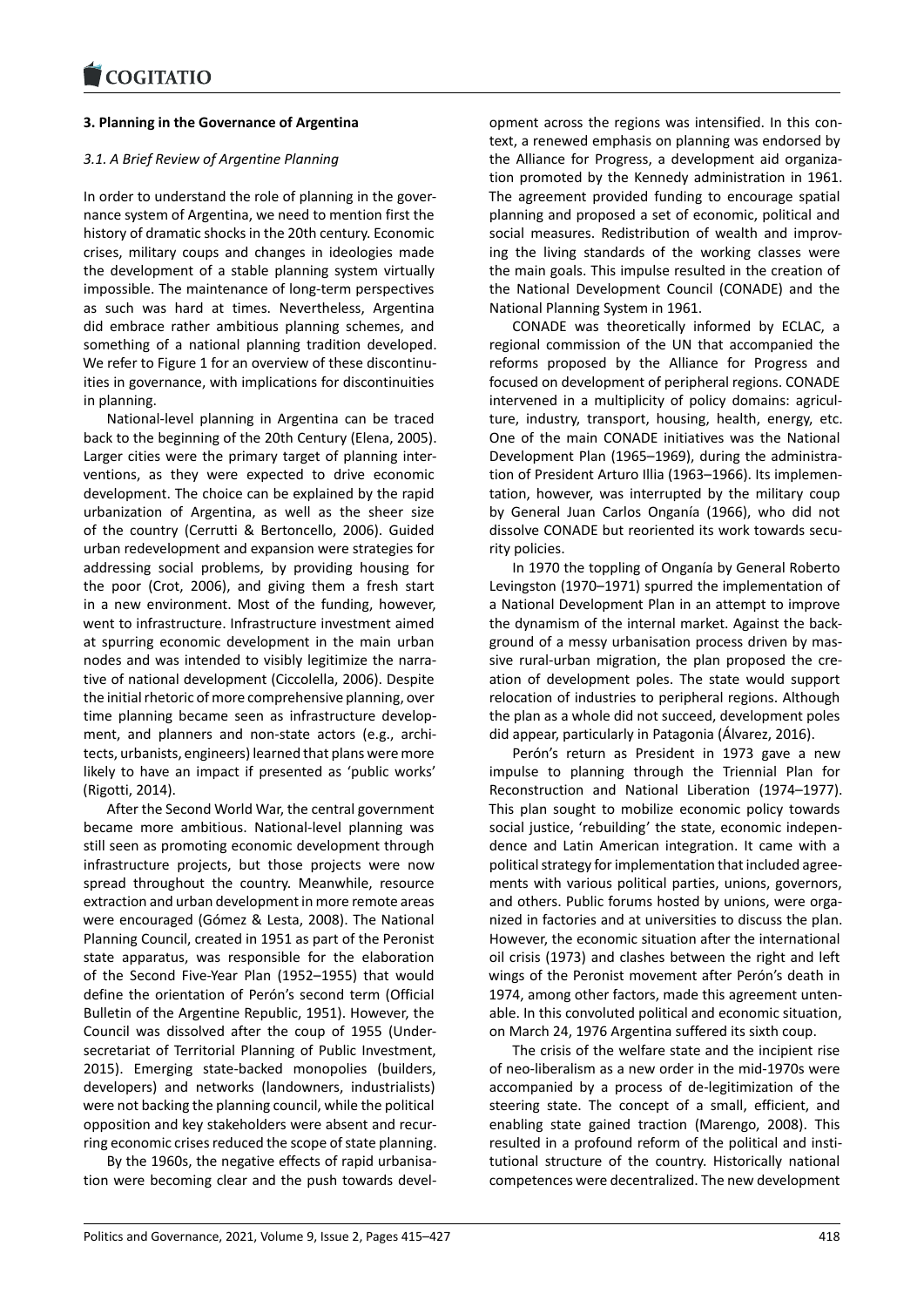

**Figure 1.** Continuities and changes affecting the evolution of governance in Argentina.

paradigm reduced the role of the national government in promoting a balanced and inclusive development. The main cities, such as Buenos Aires, Córdoba, Rosario and Mendoza, were presented as vigorous, agile and largely self-sufficient productive entities, capable of innovation and strong enough to boost economic growth nationally. Whilst competition grew among municipali‐ ties to attract foreign investment, the local scale became the main focus of planning (Catenazzi et al., 2019). International organisations (UNDP, OECD, World Bank,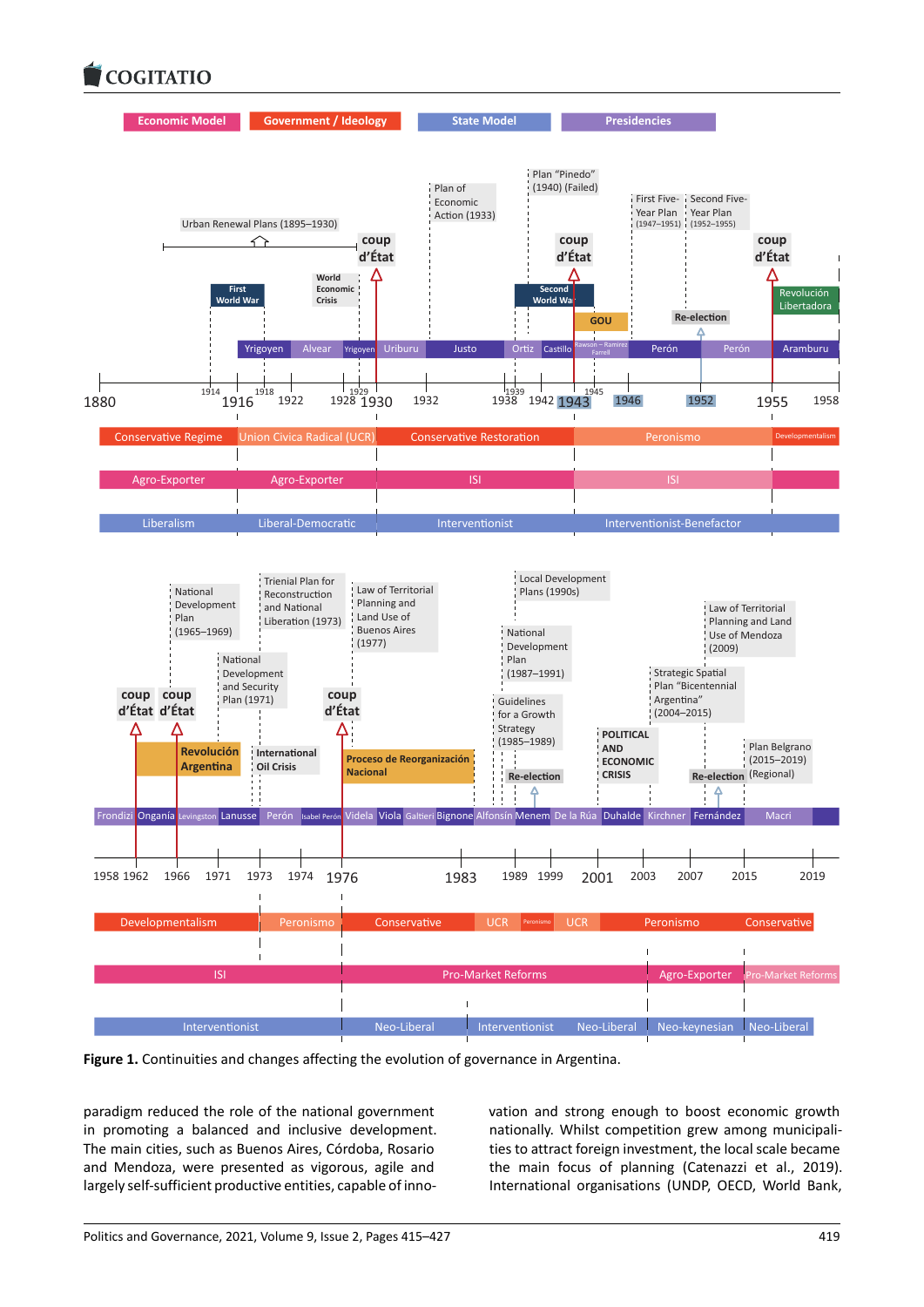#### COQUIATIO

among others) sponsored 'Local Development Plans' in [the belief that dece](https://www.cogitatiopress.com)ntralised planning policies would encourage more efficient and innovative interventions. Thus, since the mid–1970s and especially during the 1990s, planning in neo-liberal Argentina was basically concentrated in ad hoc projects without a coherent national spatial strategy.

The 1990s were characterized by economic stabil‐ ity, with inflation kept in check. In the early years, pri‐ vatization of state companies and public utilities made it possible to reduce debt. However, 1998–2002 were years of recession, with long‐term effects on both politics and spatial organisation. In December 2001, President Fernando de la Rúa had to resign and was succeeded by five presidents in two weeks. The legacies of that recession are still visible: Infrastructure deteriorated, the shrinking economy relied more on informal jobs, under‐ mining the potential for recovery. Inequality between classes and between regions grew.

The government of Néstor Kirchner (2003–2007) decided that the nation needed a long‐term perspec‐ tive again. Strategic guidelines for national develop‐ ment were articulated. Infrastructure investment, under the Ministry of Federal Planning, Public Investment and Services, was pivotal. The Under‐secretariat for Spatial Planning of Public Investment was created to recover planning as a governance tool at the service of all levels of government. Its key achievement was the implementation of the Strategic Spatial Plan 'Bicentennial Argentina.' The plan devised a model of multi‐level governance which was to guide the public investment process. Provinces participated through polit‐ ical representatives—mainly ministers of development, infrastructure and public works—in the elaboration of a national planning agenda.

# *3.2. COFEPLAN and Its Preceding Steering Organisations*

The federal organisation of the country implies that spatial planning is a responsibility shared by the national, provincial and local political authorities (Erbiti, 2011). However, the national government lacks a legal frame‐ work to guide planning. With exceptions such as Buenos Aires and Mendoza, the provincial regulatory frame‐ works have great difficulty overseeing municipal land use planning. At the same time, provincial administrations create planning difficulties for municipalities.

Provinces over time delegated limited responsibili‐ ties to municipalities and where they did, sometimes resources did not follow responsibilities, in other cases, land use planning authority was not combined with local authority over other policy domains. This pre‐ vented municipalities from integrating land use plan‐ ning with transportation systems and from developing long-term strategies for public works (Muzzini et al., 2017). Municipalities were granted greater planning autonomy through the 1994 constitutional reform, but they still lacked technical capacity and financial incen‐ tives to update land use regulations—another reason why provincial planning offices remain significant (Goytia et al., 2010). As a result, new planning initiatives involve coordination between different tiers of government. The COFEPLAN was created in December 2008 to address this coordination problem.

COFEPLAN is a national agency under the Ministry of Planning which brings together the City of Buenos Aires and the 23 provinces at least twice a year to discuss the development and harmonization of plan‐ ning policies. Composed of three working committees, this Council "was given a mandate to issue guide‐ lines that would address planning bottlenecks in the specific legal framework of each province" (Muzzini et al., 2017, p. 180). Those frameworks, in other words, were supposed to remain intact and remain guiding. COFEPLAN was not initially expected to produce poli‐ cies, plans or projects, nor a national planning law. It was intended to promote knowledge dissemination, legislative work and consensus‐building among decision‐ makers. Nevertheless, it did participate in the drafting of several versions of the National Planning Law, versions presented to the National Congress in 2009, 2011, 2013 and 2018. However, some provinces put up strong resis‐ tance and the law has not yet been enacted (Muzzini et al., 2017).

Praised as innovative (Corti, 2008), COFEPLAN was not entirely a first. Different steering organisations pro‐ moting national policies for land management and terri‐ torial development predated the organisation. In order to understand the functioning of COFEPLAN, its possibil‐ ities and limits of steering, we need to understand the evolution of national steering organisations leading to COFEPLAN. Figure 2 summarizes the development.

The National Postwar Council (CNP) was created by the military regime after the coup d'état of 1943 with the aim of conducting "studies on the social and economic ordering of the country…its coordina‐ tion, planning and implementation" (Official Bulletin of the Argentine Republic, 1944). This Council was part of a network of planning and economic management organisations—some already installed since the 1930s—promoting State interventionism and central‐ ized decision‐making (Gómez & Tchordonkian, 2010). Domestic industry had expanded during the War and the government was worried about normalization of international trade. The CNP produced a Plan for Social and Economic Ordering which was supposed to help the country facing stiffer competition after the war. It cre‐ ated agencies to analyse the socio‐economic conditions of each province. Public and private sector actors com‐ peted for influence over the definition of priorities for public investment (Belini, 2009).

Coordination of sectorial interests through a network of public agencies was the main form of national‐level planning, while institutional capacity developed through absorption of academic experts, private sector special‐ ists and already existing technical units. The CNP was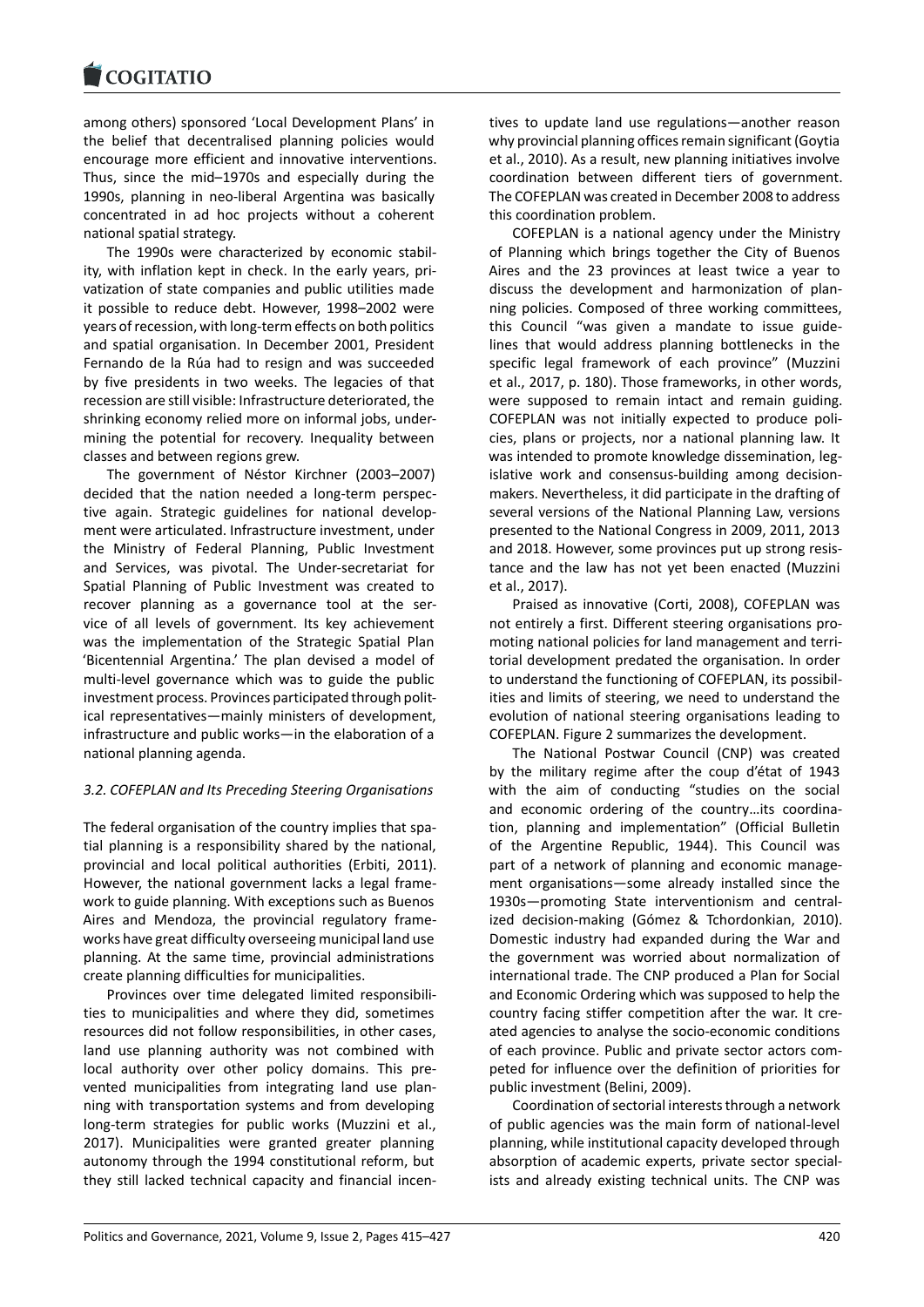remarkably ambitious. It intended to coordinate the [activities of several m](https://www.cogitatiopress.com)inistries towards national develop‐ ment goals (Gómez & Tchordonkian, 2010). Studies con‐ ducted by the CNP gave shape to the First Five‐Year Plan, a development strategy combining economic and spatial planning (as in socialist countries).

In September 1948 an Inter‐ministerial Coordinating Council was established in order to overcome the admin‐ istrative problems encountered during plan implemen‐ tation. This Council was responsible for "comprehen‐ sive planning, coordination and verification of the evolution of the plan within all state agencies" (Falivene & Dalbosco, 2007, p. 13). Additionally, the Federal Coordinating Council was launched to manage prob‐ lems arising between the national government and the provinces. Later, in 1950, the National Planning Direction was organized under the Ministry of Technical Affairs with the task of studying and proposing a "scientific organisation of government and administration" (Official Bulletin of the Argentine Republic, 1949). In 1951, the Inter‐ministerial Coordinating Council became the National Planning Council (see Figure 2).



**Figure 2.** The main planning councils that preceded COFEPLAN.

The Federal Investment Council—created in 1959—is also an early reference for what COFEPLAN would later be, dating back to the so called 'golden era' of planning in Argentina (Canelo, 2012). The mission assigned to the Federal Investment Council was very similar to

that of COFEPLAN: To promote the harmonious and comprehensive development of the country based on solidarity and decentralization. At the same time, the influence of Buenos Aires never really abated, and the collaboration between ministries, and between min‐ istries and provinces, was never easy (Keeling, 1994; Loew, 1977). The Federal Investment Council was behind the establishment of CONADE, in 1960, which then led to the adoption of the 'National Development Plan' of 1965. That plan in turn was supported by a new organi‐ sation, the Inter-provincial Council of Ministers of Public Works. The organisation still exists and brings together top officials of Public Works and Services of the provinces. The Inter‐provincial Council of Ministers of Public Works opened up intra‐governmental processes of participa‐ tion and became a precedent‐setting organisation that has been instrumental in positioning COFEPLAN as a main steering organisation.

# *3.3. COFEPLAN and Its Results*

Despite the difficulties inherent to a fragmented and frag‐ ile institutional framework, COFEPLAN achieved progress in several areas. It increased the political clout and tech‐ nical capacities of local planning offices. This enabled them to develop a more integral territorial approach to administration. In addition, COFEPLAN created adminis‐ trative mechanisms to promote inter‐sectorial and inter‐ jurisdictional collaboration between government agencies. This often benefited the coordinated expansion of infrastructure networks. COFEPLAN further assumed responsibilities in the regulatory scaffolding of planning, even when law‐making in planning is reserved for the provinces under the terms of article 121 of the National Constitution (Maldonado, 2010). Moreover, as shown in Table 1, the Council has contributed on several occasions to different Drafts of the Framework Law and, at present, is working on a draft Law of Territorial Planning and Habitat.

# **4. Analysis**

Argentina has a unique history of governance. Economic recessions, currency collapse, military coups and ideo‐ logical shifts were major shocks to society and to the governance system (Duit & Galaz, 2008). In this situa‐ tion, it is not evident that long‐term perspectives and strategies can develop, be maintained, and adapted. Resources could evaporate after a crash, hierarchies reshuffled after a coup, and lower‐level governments and regions abandoned.

Nevertheless, dependencies in the evolution of gov‐ ernance and planning can be distinguished. In terms of spatial planning the most dramatic system shock was the period 1975–2002, a generation where the national ideology seemed decidedly anti‐planning (Müller, 2011). In that period, provinces had not given up on economic and spatial planning, and even de‐centralizing policies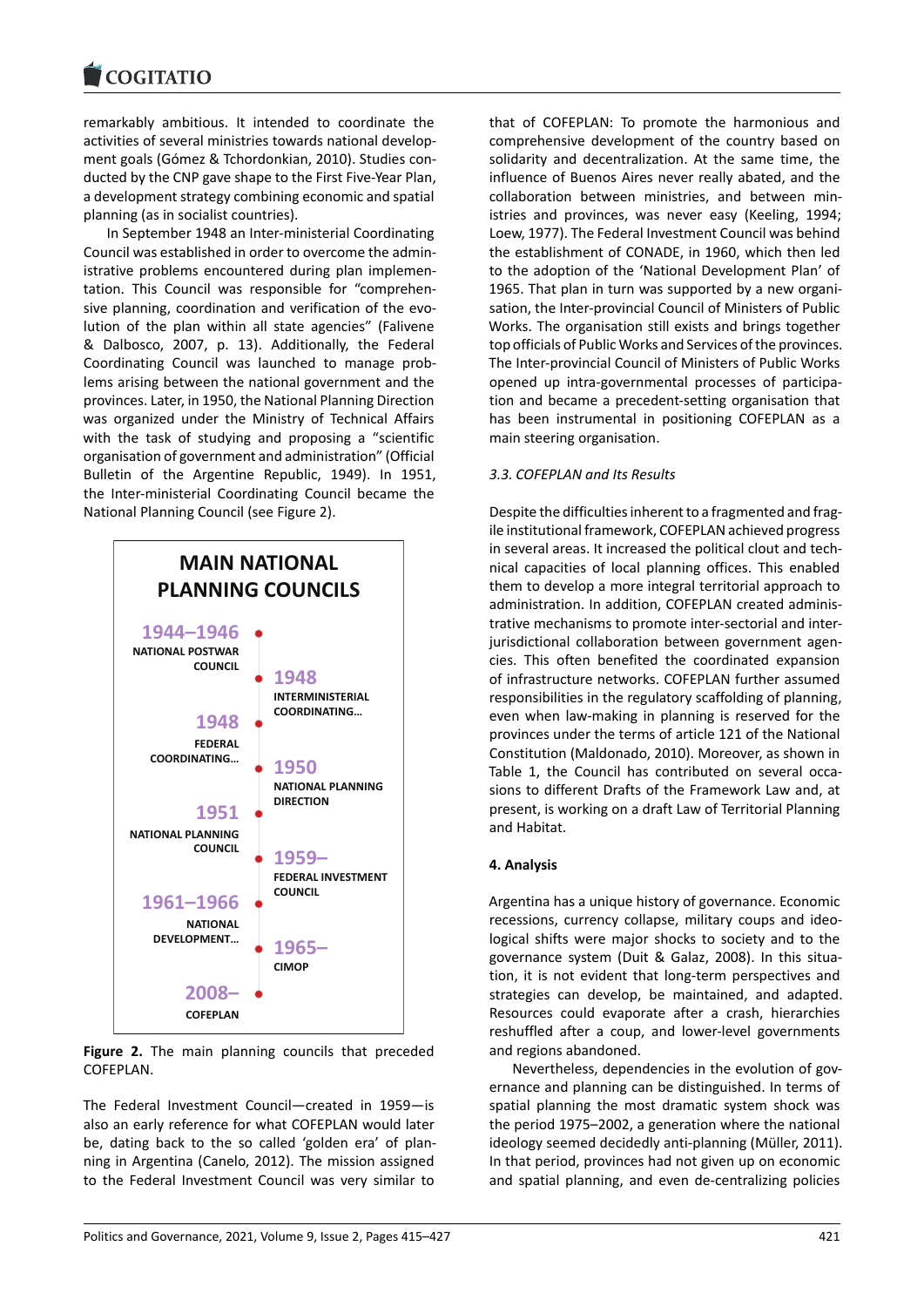#### COQUIATIO

# **Table 1.** Main results achieved by COFEPLAN.

| Year         | Results                                                                                                                                                                                                                                                                                                                                                                                                                                                                 |
|--------------|-------------------------------------------------------------------------------------------------------------------------------------------------------------------------------------------------------------------------------------------------------------------------------------------------------------------------------------------------------------------------------------------------------------------------------------------------------------------------|
| 2009         | Survey of the situation of the provinces<br>Comparative analysis of planning and development laws in different countries<br>Draft Framework Law on Territorial Planning (first sketch)                                                                                                                                                                                                                                                                                  |
| 2010         | Training agreement with national universities<br>National and international forum on spatial planning and land use planning<br>Training of provincial technical teams<br>Diagnosis of progress in the development of geographic information systems and spatial data infrastructure in<br>each province                                                                                                                                                                 |
|              | Diagnosis of the relationship between provincial planning teams and the provincial cadastres<br>Draft Framework Law on Territorial Planning<br>Reports on the state of affairs of provincial legislation regarding land use planning<br>National Meeting 'Territorial Planning as State Policy'                                                                                                                                                                         |
| 2011         | 'Declaration of Iguazú' on the need to strengthen COFEPLAN, promote the draft law, support provincial<br>and local legislative initiatives, spur institutional strengthening and contribute to making territorial<br>problems visible<br>Discussion forum on the Draft Framework Law on Territorial Planning                                                                                                                                                            |
| 2012         | Foresight workshops 'The territories of the future'<br>Modification of the Draft Framework Law on Territorial Planning                                                                                                                                                                                                                                                                                                                                                  |
| 2013         | Formation of a federal planning network<br>Modification of the Draft Framework Law on Territorial Planning<br>Creation of a system of territorial indicators                                                                                                                                                                                                                                                                                                            |
| 2014         | Creation of the Identification and Weighting System for Strategic Projects<br>Bases for the elaboration of provincial laws<br>Border Territorial Integration program<br>Planning and Territorial Ordering Guidelines document<br>Contribution to the Spatial Data Infrastructure of the Argentine Republic (IDERA)<br>Characterization of territories based on the law of environmental protection of native forests<br>Regional Commission of the Colorado River Basin |
| 2015         | Act of agreement on the Preliminary draft of the Framework Law on Territorial Planning                                                                                                                                                                                                                                                                                                                                                                                  |
| 2016         | Agreement for institutional strengthening between the Secretary of Strategic Planning, Land Management<br>and Habitat, the Under-secretariat of Planning and Infrastructure and the Under-secretariat of Territorial<br>Planning of Public Investment                                                                                                                                                                                                                   |
| 2017         | Act of adhesion to the Program of Institutional Strengthening for Territorial Planning whereby the national<br>government would provide financing for equipment and training<br>Creation of the Federal Urban Observatory<br>Seminars on urban issues and Disaster Risk Reduction                                                                                                                                                                                       |
| 2018<br>2019 | Draft Framework Law on Territorial Planning<br>Implementation of the Prosperous Cities Index (UN methodology)<br>Reconstruction Process in Comprehensive Risk Management (book)<br>Study of the expansion of the urban area                                                                                                                                                                                                                                             |

aiming to empower local governments, often ended up empowering provinces (Ardanaz et al., 2014). In addition, the instabilities at national level caused a slow accumula‐ tion of power at the provincial level. The national crises did not only make planning more difficult, but they also caused a recurring demand and hope for planning. When Argentina finally emerged out of the crisis of 1998–2002, that response, the call for planning, was not an isolated event, but depended on the institutional memory in governance, and in academia. That a 'golden age' of planning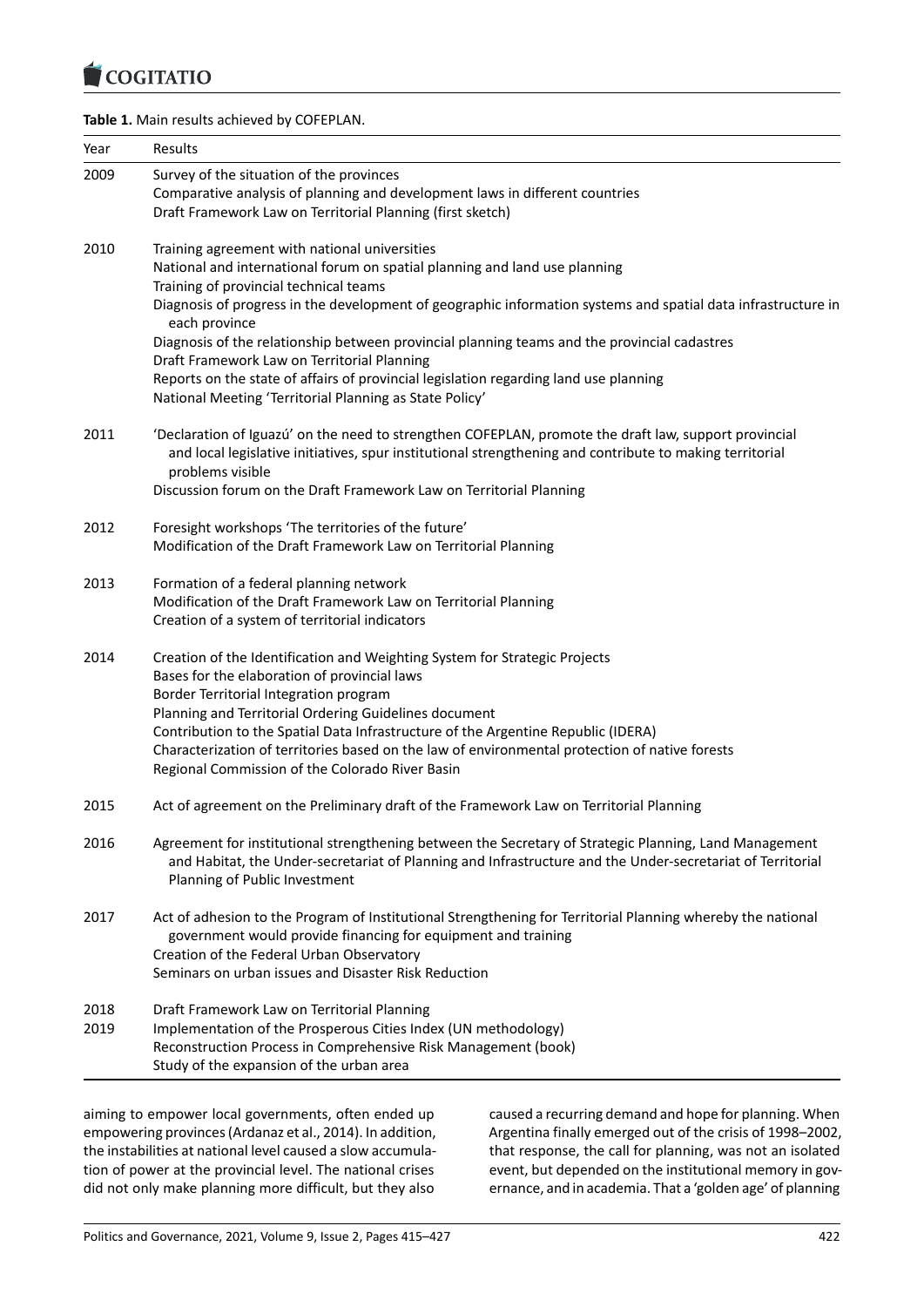is recognized in the 1950s–1970s indicates the nostal‐ [gia for and identific](https://www.cogitatiopress.com)ation with national level planning projects. The provinces had to be acknowledged in any revival of such project (Calvo & Escolar, 2005). While the fragmentation of local power had to be addressed, if any national strategy wanted to have the territory‐ wide effects envisioned. The Inter-provincial Council of Ministers of Public Works survived as the kernel of a coor‐ dination mechanism.

In the case of Argentine planning, an enabling fac‐ tor, or a positive path dependency, is clearly the Peronist legacy. In Peronist ideology territorial integrity, integra‐ tion, and development were primary aims. A strong state apparatus was considered the locus for national strategies towards those aims (Berrotarán, 2003). Several regimes identified as Peronists and a simple left‐right ide‐ ological label cannot be applied to the movement and the discourse. Within the same regime, there could be sig‐ nals and state actors which can be interpreted as far left and others as far right, while many actors would simply consider themselves 'Peronists.' The 'golden age' of plan‐ ning was a period where economic and spatial planning (in socialist tradition) was integrated in national strate‐ gies. Different from socialist states, such as the USSR, Peronist Argentina did not develop the stability and the detailed hierarchical organisation which would allow for the local implementation of a national planning strategy.

The reality effects of previous national strategies were overall weak therefore, with few exceptions in peripheral regions, where the national planning agen‐ cies could engage in relatively unchecked develop‐ ment projects. When national planning re‐emerged, and COFEPLAN emerged, acceptance of a national planning strategy therefore was strong. Yet, strong provinces and fragmented local institutions—legacies of the his‐ tory of instability—could not be ignored (Benton, 2009). The legacies make it hard to coordinate between levels, between places, and between sectors and policy domains, while such coordination is all the more neces‐ sary because problems became more complex over time. The prevalence of informal institutions, settlements, and jobs—also responses to continued instability and state absence—aggravates this institutional weakness, makes it harder to recover economically and to steer from the centre.

Even in times of decentralization and in periods focus‐ ing on peripheral development, the general assumption in national politics was that what is good for Buenos Aires is good for Argentina. As the population of the capital also boomed, and as economic capital and elites concentrated in the capital, the city became harder and harder to ignore. It could not be treated as just a city. The constitutional reform of 1994 granted the city an autonomous regime. Hence its presence in COFEPLAN, together with the provinces. The pattern of interdepen‐ dencies which developed is thus rather complex, with national agencies depending on provinces less willing to accept national strategies, on Buenos Aires, which

sees itself as the country. Provinces are dependent on municipalities but also unable to push through compre‐ hensive strategies because of institutional fragmenta‐ tion and weakness at the local level (Tommasi, 2002). Growing municipalities might not have had the means to organize this growth, while places with plans did not see much growth, and whatever happened tended to be disconnected from those plans.

At the national level, the planning agencies com‐ peted with other actors, often with other ministries. Those ministries had their own projects, sometimes strategies, their own relations with provinces and local governments. The rhetoric of policy integration thus never fully resonated with reality, even when national planning strategies had broad support and were enacted. Elite competition, which included segments of political, economic, military and sometimes academic elites, tran‐ spired in the competition between ministries and their projects (Van Gunten, 2015). It undermined the real‐ ity effects of any overarching strategy for spatial devel‐ opment. One seeming constant was the emphasis on infrastructure works, often not under the auspices of a national planning authority, but at least associated with national administration. When COFEPLAN was formed, this looked then as a natural terrain, an initial core, for a national *spatial* policy. On the other hand, other national actors were not interested in handing control to COFEPLAN, and, without far-reaching policy coordination with local and regional governments, infrastruc‐ ture could not function properly as a driver of economic development.

Social housing, also close to the COFEPLAN man‐ date, proved even more difficult (Catenazzi et al., 2019). Social housing is arguably even more important for inclu‐ sive economic development, but notoriously expensive and hard to coordinate. The meagre achievements of COFEPLAN on this terrain are not surprising, therefore. That the even harder task of coordinating housing, infras‐ tructure and land use, where most added value for any national planning strategy ought to be found, could not be fulfilled, is not surprising either. The path creation that became possible after the prolonged shock of 1998–2002 could not create an entirely new path.

The effects of earlier strategies on governance are thus far from a history of 'implementation.' Goal depen‐ dencies slowly crystallized, modified by external shocks which diverted them from producing strong reality effects. The fragmented institutional landscape that now hinders a national planning strategy cannot be attributed merely to those external shocks. It should also be con‐ sidered a result of older goal dependencies in the land‐ scape of multi-level governance, a history of diverse responses to national steering attempts. An oscillation between belief in central planning ambitions, and, on the other hand, a cynical distrust of any planning initia‐ tive, further hampers the formation of reality effects in the direction intended by the national strategy (Müller & Gómez, 2013).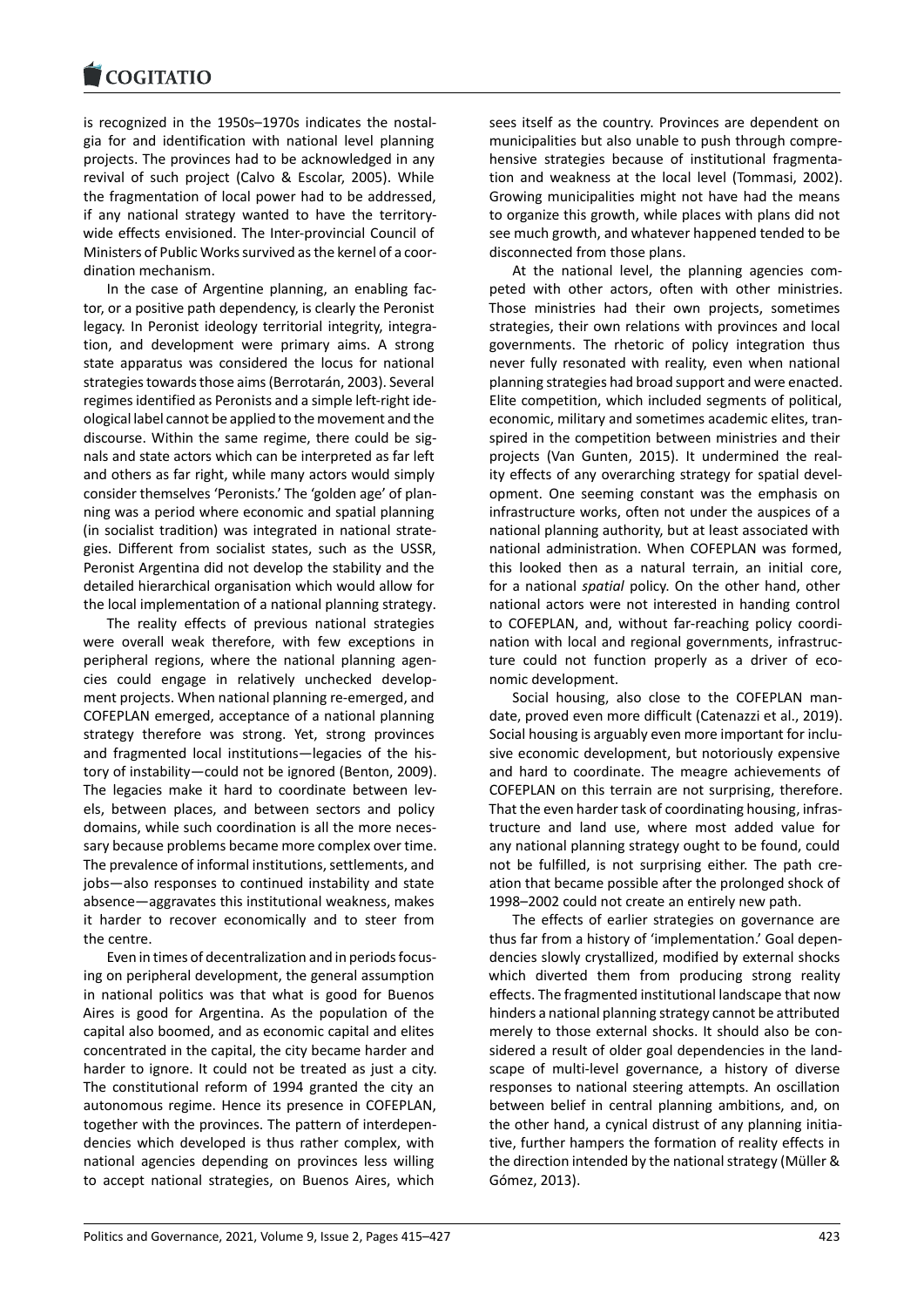#### COQUATIO

# **5. Conclusions**

[The creation of COF](https://www.cogitatiopress.com)EPLAN signalled a renewed central steering ambition in Argentine planning. It was enabled by path dependencies which included the existence of a coordinating organisation linking to provincial public works ministries. There was the memory of a golden age of national planning, a lingering modernist‐Peronist idea of territorial development and integration. The steering ambitions were hindered by other path dependencies, including weak and fragmented local governance, and provinces which emerged as more powerful from the his‐ tory of ups and downs in Argentina (Ardanaz et al., 2014). That same fragmented landscape can be interpreted partly as a result of old goal dependencies. Infrastructure projects across the country, interpreted as a sign that the centre could steer, can be seen as a material depen‐ dency, yet not in the direction intended by the new strat‐ egy. Dependencies undermined both the central steering ambitions of the government and the innovative poten‐ tial of the new planning schemes.

Ideologies of national planning, as discourses under‐ pinning steering attempts, can lose and regain explana‐ tory power in relation to an environment that adapts to new narratives. Society in Argentina responded to shocks, to a sometimes devastating oscillation between great expectations and dashed hopes. National plan‐ ning is an unlikely survivor of such structural instability. National‐level planning in Argentina re‐emerged out of a set of (in)formal rules that have been re‐assembled mul‐ tiple times under different ideological influences and in relation to a shifting governance environment (Müller & Gómez, 2013). A core of shared Peronism fits a core plan‐ ning goal of addressing 'territorial imbalances,' which could be embraced under different regimes, and formed an argument for planning as such. While the differ‐ ence between ideology and reality in Peronism created an eternal return of implementation problems for any national planning strategy. Elite competition, left–right cracks within the ideology, reduction of planning to infrastructure projects, the dominance of Buenos Aires, were all part of reality from the beginning, while flying in the face of an ideology of inclusive, integrative develop‐ ment under national auspices.

A more general lesson transpires here. Steering through managing the reality effects of strategy is depen‐ dent on both the legacies and the memories of previous steering attempts. This we knew from the history of the high modernist state, as studied by Scott (1998), but also by Luhmann (1997), who observed that steer‐ ing is made easier first of all by a history of steering. We can add that, in a revival of steering, several features of that history are relevant in understanding the fate of future attempts. First there is the balance between con‐ tinuity and discontinuity in governance, with discontinu‐ ity generally undermining enabling legacies for steering, but sometimes creating windows of opportunity, by cre‐ ating a new appreciation of stability and of long‐term futures (cf. Van Assche et al., 2021). Second, there is the relation between formal and informal institutions in the governance system, with a reliance on informal‐ ity generally indicating fragmentation, weak governance, and low reality effects of strategy. Third, there is the internal cohesion of the steering ideology. When cohe‐ sion is weak the difference between rhetoric and reality will be significant, and this contributes to the divergence between intention and actual effects. Certainly, these internal cracks might be forgotten and old problematic decisions can be repeated. In terms of goal dependen‐ cies, this can be translated not as a typology of depen‐ dencies, but as a typology of contexts which will shape those dependencies.

### **Acknowledgments**

We thank the editorial team at Politics and Governance and the three anonymous reviewers for helpful comments.

### **Conflict of Interests**

The authors declare no conflict of interests.

### **References**

- Adler, P. S., Forbes, L. C., & Willmott, H. (2007). Criti‐ cal management studies. *Academy of Management Annals*, *1*(1), 119–179.
- Albrechts, L. (2004). Strategic (spatial) planning re exam‐ ined. *Environment and Planning B: Planning and Design*, *31*(5), 743–758.
- Álvarez, G. P. (2016). Polos de desarrollo, acumulación originaria y expansión capitalista: Un estudio com‐ parativo del estado argentino, brasileño y español [Development poles, original accumulation and cap‐ italist expansion: A comparative study of the Argen‐ tine, Brazilian and Spanish state]. *Theomai*, *34*, 88–103.
- Alves Rolo, R. H. (2021). The persistent reinvention of state‐led planning policies in Argentina: Exploring path dependencies and policy ruptures. *Planning Per‐ spectives*, *36*(1), 49–74.
- Alvesson, M., & Willmott, H. (2011). *Critical manage‐ ment studies*. Sage.
- Ardanaz, M., Leiras, M., & Tommasi, M. (2014). The poli‐ tics of federalism in Argentina and its implications for governance and accountability. *World Development*, *53*, 26–45.
- Beckert, J. (2016). *Imagined futures: Fictional expec‐ tations and capitalist dynamics*. Harvard University Press.
- Belini, C. (2009). *La industria peronista, 1946–1955: Políticas públicas y cambio estructural* [The Peronist industry, 1946–1955: Public policies and structural change]. EDHASA.
- Benton, A. (2009). What makes strong federalism seem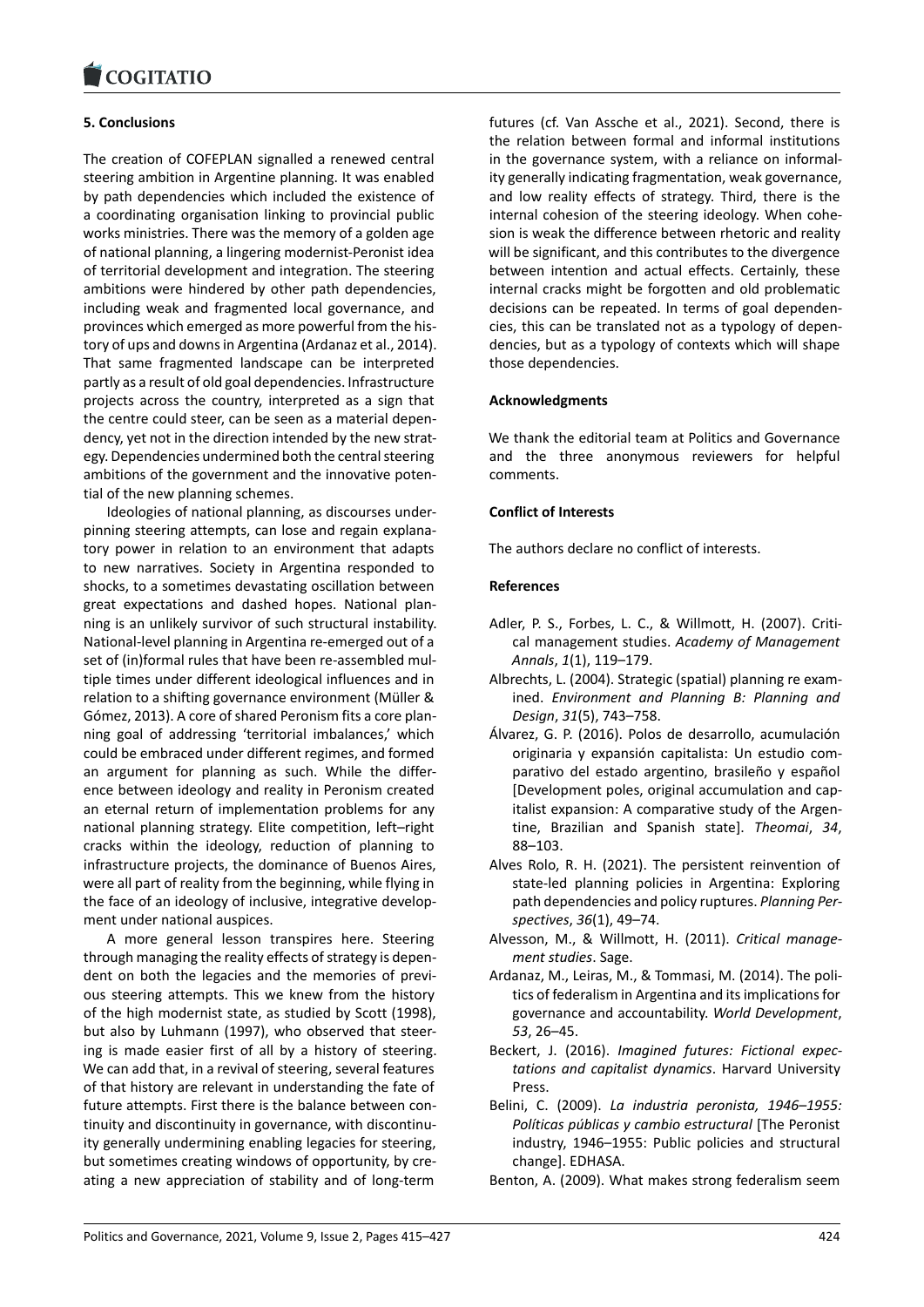#### COGHALIO

weak? Fiscal resources and presidential–provincial [relations in Argen](https://www.cogitatiopress.com)tina. *Publius: The Journal of Feder‐ alism*, *39*(4), 651–676.

- Berrotarán, P. (2003). *Del plan a la planificación: El estado durante la época Peronista* [From plan to planning: The state during the Peronist era]. Imago Mundi.
- Beunen, R., & Lata, I. B. (2021). What makes long‐term perspectives endure? Lessons from Dutch nature conservation. *Futures*, *126*, Article 102679.
- Beunen, R., Van Assche, K., & Duineveld, M. (2015). *Evolu‐ tionary Governance Theory: Theory and applications*. Springer.
- Birchall, S. J. (2020). Coastal climate adaptation planning and evolutionary governance: Insights from Homer, Alaska. *Marine Policy*, *112,* Article 103410.
- Boschma, R. A., & Martin, R. (2007). Constructing an evo‐ lutionary economic geography. *Journal of Economic Geography*, *7*, 537–548.
- Byrne, D. S. (1998). *Complexity theory and the social sci‐ ences: An introduction*. Psychology Press.
- Calvo, E., & Escolar, M. (2005). *La nueva política de par‐ tidos en la Argentina: Crisis política, realineamientos partidarios y reforma electoral* [The new party policy in Argentina: Political crisis, party realignments and electoral reform]. Prometeo.
- Canelo, P. (2012). Los efectos del poder tripartito: La bal‐ canización del gabinete nacional durante la última dictadura militar argentina [The effects of tripartite power: The Balkanization of the national cabinet dur‐ ing the last Argentine military dictatorship]. *Prohisto‐ ria: Historia, Políticas de la Historia*, *17*, 129–150.
- Catenazzi, A., Reese, E., & Mango, A. (2019). 20 years of Habitat II: The pending subjects. In M. Cohen, M. Carrizosa, & M. Gutman (Eds.), *Urban policy in Latin America: Towards the Sustainable Development Goals?* (pp. 203–260). Routledge.
- Cerrutti, M., & Bertoncello, R. (2006). Urbanization and internal migration patterns in Latin America. In M. Tienda, S. Findley, S. Tollman, & E. Preston‐Whyte (Eds.), *African migration and urbanization in com‐ parative perspective* (pp. 141–156). Wits University Press.
- Ciccolella, P. (2006). Metrópolis latinoamericanas: ¿Ter‐ ritorios subregulados, espacios del capital? [Latin American metropolises: Underregulated territories, spaces of capital?]. In A. Aguilar (Ed.), *Las grandes aglomeraciones y su periferia regional: Experiencias en Latinoamérica y España* [Large agglomerations and their regional periphery: Experiences in Latin America and Spain]. Porrúa Editor.
- Corti, M. (2008). *La ausencia de una legislación territo‐ rial en la Argentina* [The absence of territorial leg‐ islation in Argentina]. Cafe de las Ciudades. https:// cafedelasciudades.com.ar/planes\_72\_2.htm
- Crot, L. (2006). "Scenographic" and "cosmetic" planning: Globalization and territorial restructuring in Buenos Aires. *Journal of Urban Affairs*, *28*(3), 227–2[51.](https://cafedelasciudades.com.ar/planes_72_2.htm)
- David, P. A. (1994). Why are institutions the 'carriers of history'? Path dependence and the evolution of conventions, organizations and institutions. *Structural Change and Economic Dynamics*, *5*(2), 205–220.
- Djanibekov, U., Van Assche, K., Boezeman, D., Villamor, G., & Djanibekov, N. (2018). A coevolutionary per‐ spective on the adoption of sustainable land use prac‐ tices: The case of afforestation on degraded crop‐ lands in Uzbekistan. *Journal of Rural Studies*, *59*, 1–9.
- Dopfer, K. (1991). Toward a theory of economic institu‐ tions: Synergy and path dependency. *Journal of Eco‐ nomic Issues*, *25*(2), 535–550.
- Duit, A., & Galaz, V. (2008). Governance and complexity: Emerging issues for governance theory. *Governance*, *21*(3), 311–335.
- Elena, E. (2005). What the people want: State plan‐ ning and political participation in Peronist Argentina, 1946–1955. *Journal of Latin American Studies*, *37*(1), 81–108.
- Erbiti, C. (2011). Políticas de ordenamiento ambiental del territorio en la Argentina contemporánea [Policies of environmental planning of the territory in contempo‐ rary Argentina]. *Revista Geográfica de América Cen‐ tral*, *47*(2), 1–17.
- Fairhurst, G. T., & Putnam, L. (2004). Organizations as dis‐ cursive constructions. *Communication Theory*, *14*(1), 5–26.
- Falivene, G., & Dalbosco, H. (2007). *El impacto del primer Plan Quinquenal (1947–1951) en la configu‐ ración del Estado* [The impact of the first Five‐Year Plan (1947–1951) on the configuration of the State]. Asociación Argentina de Estudios en Administración Pública.
- Flyvbjerg, B. (1998). *Rationality and power: Democracy in practice*. University of Chicago Press.
- Foucault, M., & Miskowiec, J. (1986). Of other spaces. *Diacritics*, *16*(1), 22–27.
- Fuenfschilling, L., & Truffer, B. (2016). The interplay of institutions, actors and technologies in socio‐ technical systems: An analysis of transformations in the Australian urban water sector. *Technological Forecasting and Social Change*, *103*, 298–312.
- George, B. (2020). Successful strategic plan implementa‐ tion in public organizations: Connecting people, pro‐ cess, and plan (3Ps). *Public Administration Review*. https://doi.org/10.1111/puar.13187
- Gómez, T., & Lesta, M. (2008). *La planificación en Argentina en la primera mitad del Siglo XX* [Planning in Argentina in the first half of the twentieth cen‐ [tury\]. Paper presented at XXI Jorna](https://doi.org/10.1111/puar.13187)das de Historia Económica, Buenos Aires, Argentina.
- Gómez, T., & Tchordonkian, S. (2010). *El Consejo Nacional de Posguerra (1944‐46), diagnósticos y ten‐ siones en el diseño de políticas públicas*[The National Postwar Council (1944‐46), diagnoses and tensions in the design of public policies]. Paper presented at Segundo Congreso Latinoamericano de Historia Económica, Mexico City, Mexico.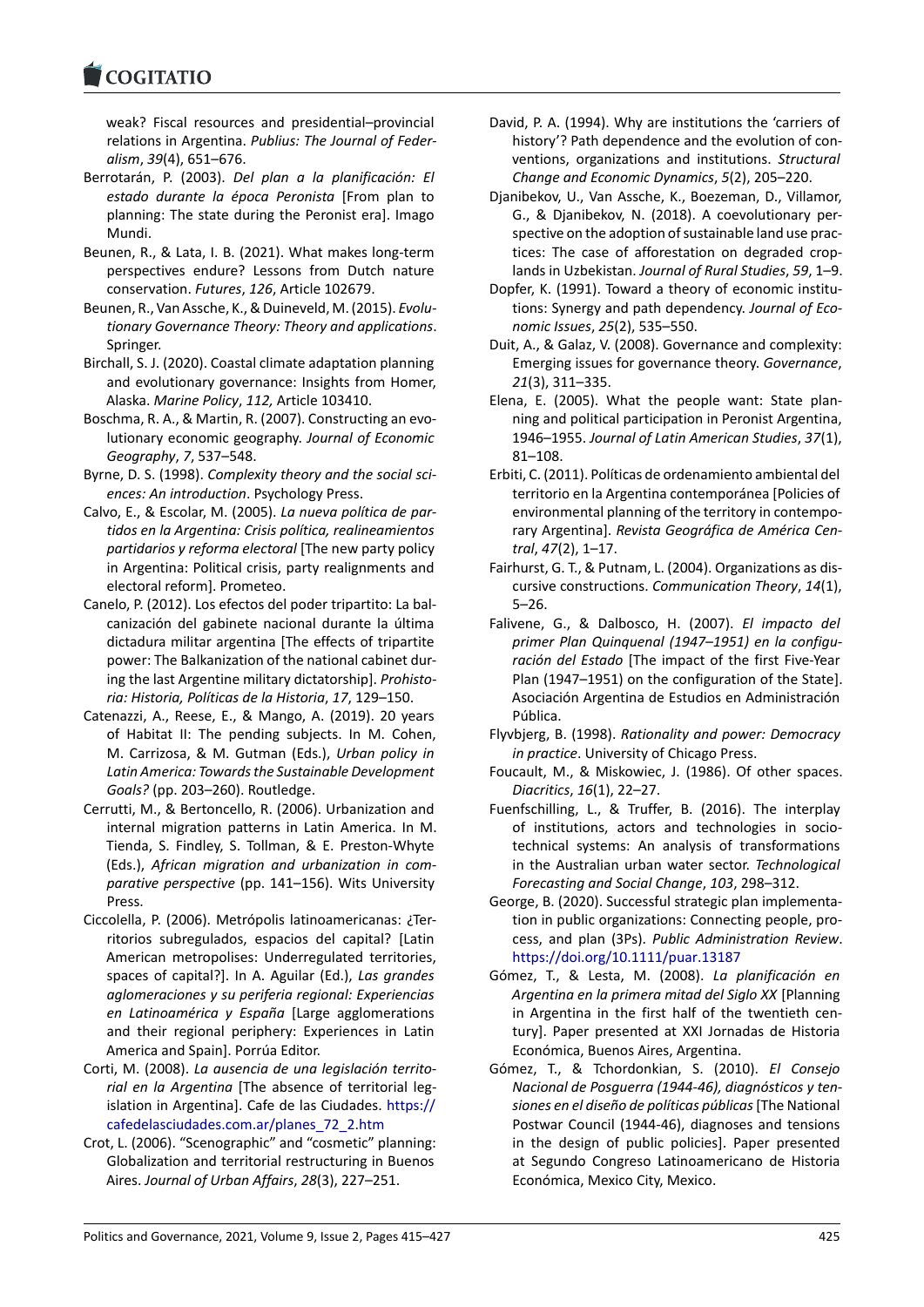- Goytia, C., Mendoza, C., & Pasquini, R. (2010). *Land regu‐ [lation in the urba](https://www.cogitatiopress.com)n agglomerations of Argentina and its relationship with households' residential tenure condition*. (Working Paper No. 10CC1). Lincoln Insti‐ tute of Land Policy.
- Greener, I. (2005). The potential of path dependence in political studies. *Politics*, *25*(1), 62–72.
- Greif, A. (2006). *Institutions and the path to the modern economy: Lessons from medieval trade*. Cambridge University Press.
- Grey, C., & Willmott, H. (Eds.). (2005). *Critical manage‐ ment studies: A reader*. Oxford University Press.
- Hajer, M. A. (1993). Discourse coalitions and the institutionalization of practice: The case of acid rain in Great Britain. In F. Fischer & J. Forester (Eds.), *The argumen‐ tative turn in policy analysis and planning* (pp. 43–76). Duke University Press.
- Hoffman, J. (2013). Theorizing power in transition stud‐ ies: The role of creativity and novel practices in struc‐ tural change. *Policy Sciences*, *46*(3), 257–275.
- Jarzabkowski, P. (2005). *Strategy as practice: An activity based approach*. Sage.
- Jarzabkowski, P., Balogun, J., & Seidl, D. (2007). Strategiz‐ ing: The challenges of a practice perspective. *Human Relations*, *60*(1), 5–27.
- Johnson, G., Langley, A., Melin, L., & Whittington, R. (2007). *Strategy as practice*. Cambridge University Press.
- Keeling, D. J. (1994). Regional development and trans‐ port policies in Argentina: An appraisal. *The Journal of Developing Areas*, *28*(4), 487–502.
- Latour, B. (2005). *Reassembling the social: An intro‐ duction to actor‐network‐theory*. Oxford University Press.
- Liebowitz, S., & Margolis, S. E. (1995). Policy and path dependence: From QWERTY to Windows 95. *Regula‐ tion*, *18*, Article 33.
- Loew, E. S. (1977). Argentina: Realities of planning. *Built Environment Quarterly*, *3*(1), 20–23.
- Luhmann, N. (1990). *Political theory in the welfare state*. De Gruyter.
- Luhmann, N. (1995). *Social systems*. Stanford University Press.
- Luhmann, N. (1997). Limits of steering. *Theory, Culture & Society*, *14*(1), 41–57.
- Luhmann, N. (2008). The autopoiesis of social systems. *Journal of Sociocybernetics*, *6*(2), 84–95.
- Maldonado, M. L. (2010). *Reflexión sobre la reforma urbana* [Reflection on the urban reform] [Unpub‐ lished specialization dissertation]. Universidad Nacional de Rosario.
- Marengo, C. (2008). *Urban sprawl and spatial planning: Facing the challenges of growing social inequity. Case study: Córdoba, Argentina* [Doctoral thesis, Delft Uni‐ versity]. Universidad Nacional de Córdoba. https:// rdu.unc.edu.ar/handle/11086/1841
- Martin, R., & Sunley, P. (2006). Path dependence and regional economic evolution. *Journal of Economic*

*Geography*, *6*(4), 395–437.

- Mintzberg, H. (1978). Patterns in strategy formation. *Management Science*, *24*(9), 934–948.
- Mintzberg, H. (1987). *Crafting strategy*. Harvard Business School Press.
- Müller, A. (2011). La (no) planificación en la Argentina de los '90 y los 2000: Apuntes para una historia y posi‐ bles lecciones para el futuro [The (non) planning in the '90s and 2000s Argentina: Notes for a history and possible lessons for the future]. *Realidad Económica*, *260*, 24–53.
- Müller, A., & Gómez, T. (2013). *La planificación en Argentina en perspectiva (1930–2012)* [Planning in Argentina in perspective (1930–2012)]. CESPA.
- Muzzini, E., Eraso Puig, B., Anapolsky, S., Lonnberg, T., & Mora, V. (2017). *Leveraging the potential of Argen‐ tine cities: A framework for policy action*. World Bank.
- North, D. C. (1990). *Institutions, institutional change and economic performance*. Cambridge University Press.
- North, D. C. (2005). *Understanding the process of eco‐ nomic change*. Princeton University Press.
- Official Bulletin of the Argentine Republic. (1944). *Decree No. 23.847*.
- Official Bulletin of the Argentine Republic. (1949). *Organic Law on Ministries No. 13.532*.
- Official Bulletin of the Argentine Republic. (1951). *Decree No. 5291*.
- Pierson, P. (2000). Increasing returns, path dependence, and the study of politics. *American Political Science Review*, *94*(2), 251–267.
- Richardson, T. (1996). Foucauldian discourse: Power and truth in urban and regional policy making. *European Planning Studies*, *4*(3), 279–292.
- Rigotti, A. (2014). *Las invenciones del urbanismo en Argentina (1900–1960): Inestabilidad de sus rep‐ resentaciones científicas y dificultades para su profesionalización* [The inventions of urbanism in Argentina (1900–1960): Instability of its scientific representations and difficulties for its profession‐ alization] [Doctoral thesis, Universidad Nacional de Rosario]. Universidad Nacional de Rosario. https://rephip.unr.edu.ar
- Schlüter, A., Van Assche, K., Hornidge, A. K., & Văid‐ ianu, N. (2020). Land‐sea interactions and coastal development: An evolutionary governance perspec‐ tive. *[Marine Policy](https://rephip.unr.edu.ar)*, *112*, Article 103801.
- Schreyögg, G., & Sydow, J. (Eds.). (2009). *The hidden dynamics of path dependence: Institutions and orga‐ nizations*. Springer.
- Scott, J. C. (1998). *Seeing like a state: How certain schemes to improve the human condition have failed*. Yale University Press.
- Seabright, P. (2010). *The company of strangers: A natu‐ ral history of economic life‐revised edition*. Princeton University Press.
- Seabrooke, L., & Wigan, D. (2016). Powering ideas through expertise: Professionals in global tax battles. *Journal of European Public Policy*, *23*(3), 357–374.